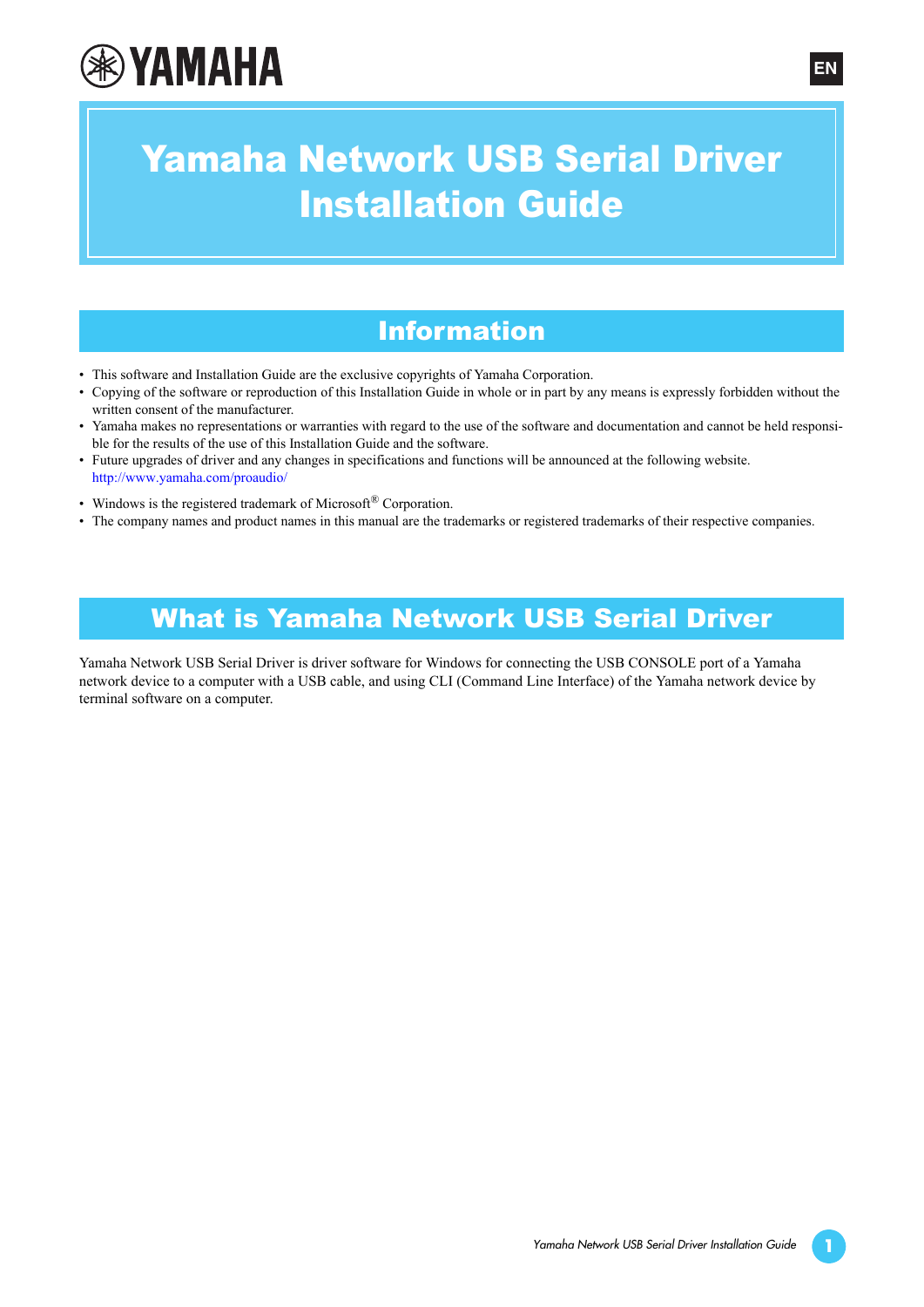## Yamaha Network USB Serial Driver Installation

Follow the steps below to install the software.

#### NOTE  $\beta$

- You are only permitted to use this software pursuant to the terms and conditions of the "License Agreement" shown during the installation.
- If the same software components have already been installed in your computer, you can use the same procedure as described in the Installation instructions here to update the software.

For information on the OS requirements for the software and download, refer to the following website. <http://www.yamaha.com/proaudio/>

### **Preparation**

If the following warning messages appear during the installation, click [Yes] or [Install].



### **Installation**

**1 Turn off the computer.**

which device software is safe to install?

- **2 Disconnect all USB devices other than the mouse and keyboard from the computer.**
- **3 Start the computer and log on to the Administrator account.** Exit any open applications and close all open windows.
- **4 Double-click "Setup.exe" in the compressed file (you have downloaded).**
- **5 Follow the on-screen instructions to install the software.**
- **6 When installation has been completed, click [Finish].**

If a window requiring you to restart your computer appears, follow the on-screen instructions and restart the computer.

#### **Device Connection**

- **7 Connect the device directly to the computer by using the USB cable.**
- **8 Turn on the device (if device is turned off).** When the notify area shows a message such as "Installing device driver software" or "Setting up a device," wait for a while, keeping the USB cable connected. Setup is complete when a message such as "Your device is ready to use" or "Device setup completes" is shown.

### **Confirmation of Installation**

#### **9 Open the "Device Manager" window as follows.**

**Windows 7/8.1/10** [Control Panel]  $\rightarrow$  ([Hardware and Sound])  $\rightarrow$  [Device Manager]

**Windows 10** Right click [Start]  $\rightarrow$  [Device Manager]

- **10 Click on the [>] mark next to "Universal Serial Bus controllers."**
- **11 Confirm that the "Yamaha USB Serial" and "Yamaha USB Serial Composite Device" are listed.**

Installation of the software is now complete.